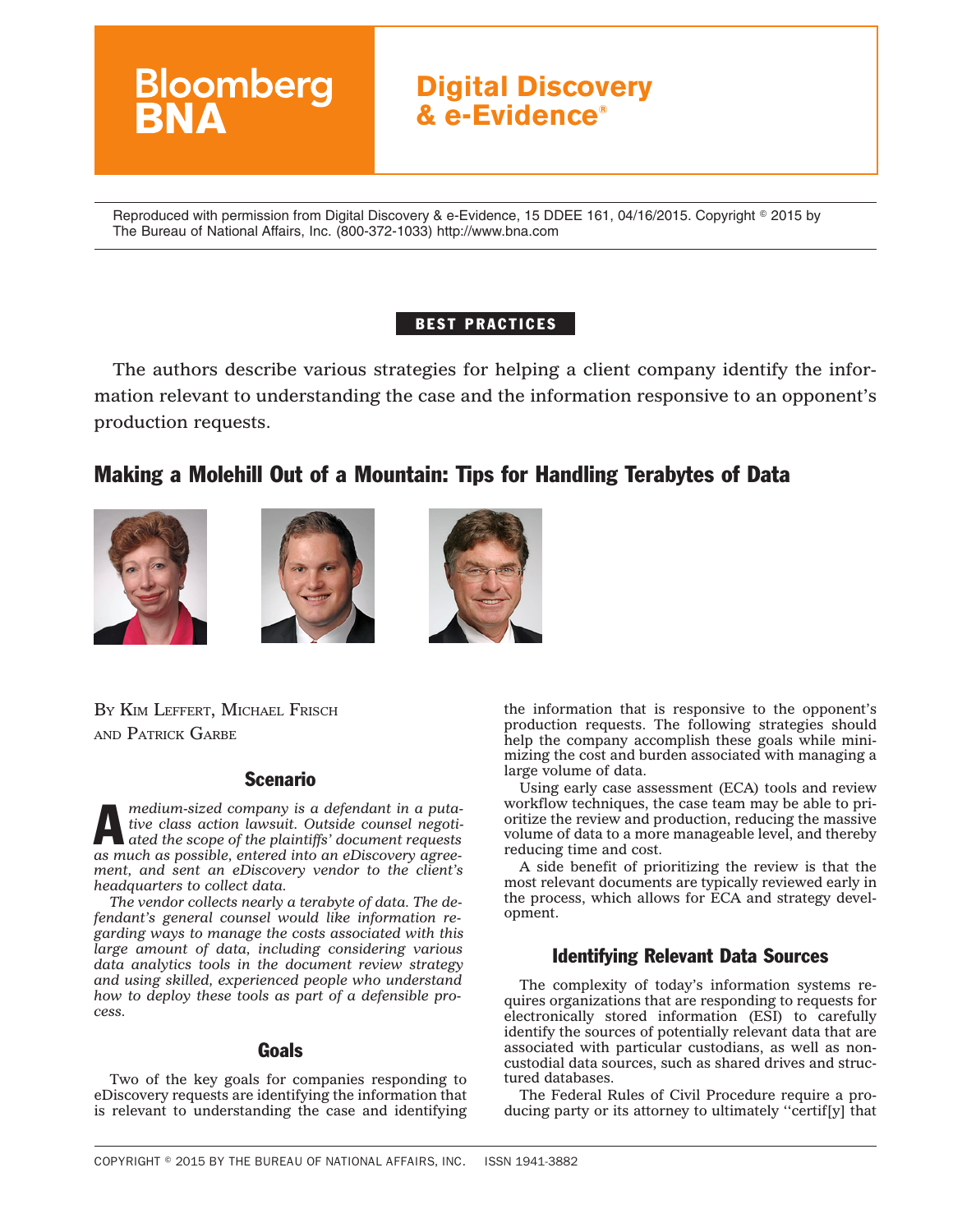to the best of the person's knowledge, information, and belief formed after a reasonable inquiry'' that each request for production of information ''is complete and correct as of the time it is made.''1 A party cannot meet this standard, which requires a ''reasonable'' effort to locate relevant or potentially relevant evidence, $2$  without a good understanding of the sources of data within an organization.

Proactive Measures. It is highly recommended that organizations understand the differences between these data sources and develop policies and procedures that will guide the collection process in advance.

For instance, custodial data collections primarily target e-mail that is located in a person's account, stored locally, on an e-mail server or in an e-mail archive system. It is advisable to consult with the IT department about non-custodial data sources because they are likely to have ''mapped'' the data locations across their systems.

In addition, counsel should consider conducting interviews with IT personnel and potential custodians in order to identify users' data handling habits and the locations of potentially relevant data.

Some of the key topics to cover during a data preservation and collection interview include:

- $\blacksquare$  E-mail systems and storage;
- Computer hardware and asset tracking;
- Policies and procedures for departing employees;

Records management and document retention policies;

- Bring your own device (BYOD) policy;
- $\blacksquare$  Use of social media and cloud-based storage;
- Collaborative sites, such as SharePoint; and
- $\blacksquare$  Backup systems.

**Custodians.** Perhaps the most important step of any collection in terms of controlling data volumes is the selection of the custodians from whom e-mails and other records are ultimately processed and reviewed.

Today, depending on a company's retention policy, a single employee's e-mail inbox may contain many thousands of messages.<sup>3</sup>

If counsel can defensibly limit the number of custodians at the collection or data processing stage, this can be a powerful way to reduce the volume of data with which counsel must ultimately grapple.

## Identifying Potentially Responsive Data

Once the data has been collected from the various sources mentioned above, it needs to be processed.

How this is done requires forethought and planning in order to efficiently manage and control the document review and production phases.

Some case teams may consider removing data that is unlikely to lead to responsive documents. The most common step is to ''DeNIST'' data during the initial processing in order to remove particular file types, primarily program or system files.<sup>4</sup>

Next, a case team may consider targeted searches to identify non-relevant files, often in the form of music, videos and photos.

Similarly, ''junk'' e-mail, such as daily newspaper reports and newsletters, might be culled prior to the application of search terms in order to minimize instances of false positive hits. By excluding these files, the case team might gain greater insight into the data while reducing the volume of data promoted to attorney review.

**Applying Filters.** Another way to cull irrelevant material is through the use of date restrictions. By applying date filters, which often are agreed upon as part of the meet-and-confer dialogue with the requesting party, the case team can concentrate on a date-restricted set of documents for review and analysis.

The case team might also consider custodian-specific time limitations. For example, if a custodian only worked in the relevant department for two months, there may be no reason to include e-mail from that person's entire tenure at the company. This initial cut can be performed during processing and excluded from the reviewable data.

**Search Terms.** Once broad cuts are made, the next step is typically to run search terms against the remaining data. Creating a list of search terms is an iterative process that is often developed through discussions with the client and testing the terms against the database.

Search term hit reports may suggest modifications of certain terms in order to identify relevant documents in addition to minimizing the amount of false hits.

Counsel should consider working closely with eDiscovery experts to create a search term list, as some courts have required expert testimony about the efficacy of search methodology utilized in disputes about the sufficiency of searches.

## Consider the Use of Data Analytics Tools

New technologies can make the review process more efficient and can get attorneys' eyes on the key docu-

 $^5$  See, e.g., Victor Stanley, Inc. v. Creative Pipe, Inc., 250 F.R.D. 251, 262 (D. Md. 2008) (holding that defendants failed to demonstrate that the keyword search they performed on text-searchable ESI was reasonable, where defendants identified neither the keywords selected nor the qualifications of the persons who selected them to design a proper search); *Equity Analytics, LLC v. Lundin*, 248 F.R.D. 331, 332-33 (D.D.C. 2008) (requiring the party challenging the search terms to present expert testimony to explain the deficiencies).

 $1$  Fed. R. Civ. Proc. 26(g)(1).

<sup>2</sup> *Zubulake v. UBS Warburg LLC*, 220 F.R.D. 212, 217

 $3$  According to the Radicati Group, a firm specializing in quantitative and qualitative research on e-mail and information archiving, the majority of the world's e-mail traffic comes from business users, which account for over 108.7 billion e-mails sent and received per day in 2014. Business users sent and received on average 121 e-mails a day in 2014. This number is expected to grow to 140 e-mails a day by 2018. Sara Radicati, PhD, *Email Statistics Report 2014-2018* (The Radicati Group, 2014).

<sup>&</sup>lt;sup>4</sup> "NIST" is an acronym for the National Institute of Standards and Technology, a government agency that maintains a master list of known, traceable computer applications. To ''De-NIST'' means using that master list to identify computer files known to be unimportant system files and remove them from a document collection. *See* [http://www.nextpoint.com/blog/](http://www.nextpoint.com/blog/denist-ediscovery/)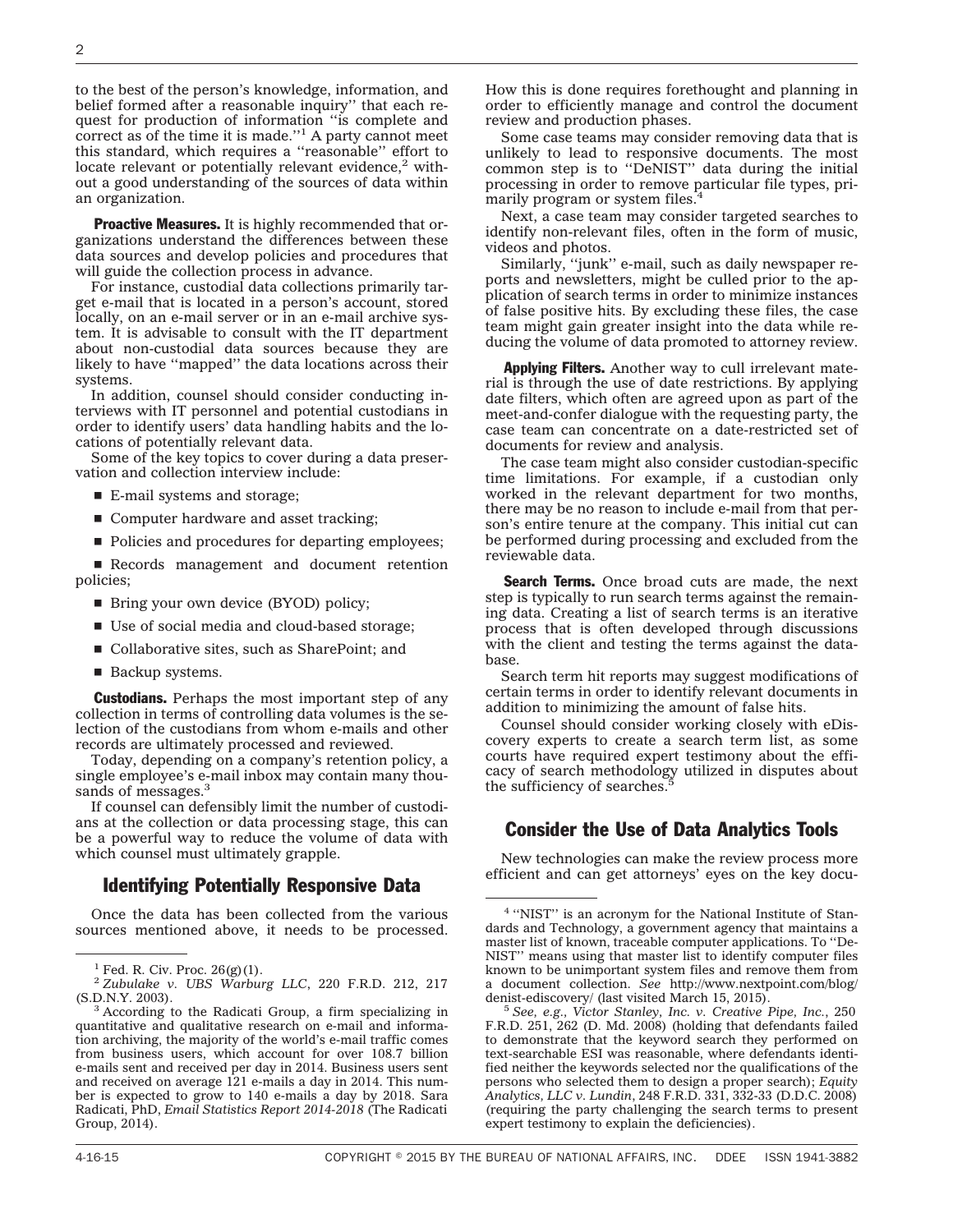ments faster. Attorneys usually refer to these new tools collectively as ''technology assisted review'' or TAR.

Some TAR tools reduce costs simply by making document reviews more efficient and faster.

For instance, ''concept clustering'' uses software to group e-mails about certain themes. This way, a single reviewer becomes an ''expert'' on an issue or discussion, and is able to quickly recognize documents that are important, or new.

E-mail threading can reduce review volume by showing reviewers only the most ''complete'' e-mail in a long chain, and automatically code its subsidiary parts so they do not need to be individually reviewed. This technology can help avoid the frustration that any young attorney can attest to of seeing the same e-mail chain appear again and again in a review set.

This technology can save large amounts of time, especially in cases where attorneys choose not to ''deduplicate'' e-mails collected across custodians.

The case team might also consider the use of predictive coding during discovery or trial preparation.

#### Wen contemplating the use of advanced analytics

for filtering large data volumes,

hiring an appropriate eDiscovery vendor is an

#### important first step.

Predictive coding uses complex algorithms to make relevancy determinations on the entire universe of documents within a database. The computer's decisions are based on a subset of documents that is first reviewed and coded by an attorney or group of attorneys most familiar with the substantive issues in a case. This subset of documents is referred to as a "seed set."<br> $\!6$ 

Based on the decisions attorneys make when reviewing the ''seed set,'' the computer system learns what is most likely to be relevant or responsive.

Initially, there was some reluctance within the legal community to embrace predictive coding due in part to the ''black box'' nature of the technology and lack of judicial endorsement. In recent years, the use of these technologies has increased and some courts have accepted its use in responding to discovery requests.7

Although TAR tools were initially developed and marketed as a means for reducing the first-level attorney review costs, the focus today is trending toward us-

DIGITAL DISCOVERY & E-EVIDENCE REPORT ISSN 1941-3882 BNA 4-16-15

ing these tools to improve the evaluation of both documents produced and those received in production.

In addition, data analytics tools like predictive coding can be considered for prioritizing the review workflow; streamlining the second-level review, which is typically performed by outside counsel; and quality-checking the review in order to prepare the documents for production.

Predictive coding and other TAR tools can also save time, and potentially provide better results, during the preparation of witness files for depositions and trial.

# Choose Your E-Discovery Partner Wisely

Counsel is advised to select an eDiscovery partner prior to entering the meet-and-confer dialogue. The primary reason for making an early selection is to ensure that your eDiscovery vendor can deliver the services in line with the provisions in the ESI agreement.

For instance, when contemplating the use of advanced analytics for filtering large data volumes, hiring an appropriate eDiscovery vendor is an important first step.

Counsel should keep in mind that not all predictive coding or TAR tools are the same. Counsel is well advised to educate themselves on the technology behind the data processing and their review protocol.

Further, counsel should consider working with a qualified eDiscovery vendor that:

 $\blacksquare$  Can perform forensically sound data collections, process data using defensible workflows and prepare supporting documentation;

 $\blacksquare$  Can make available ECA tools for filtering, searching and developing review strategies;

 $\blacksquare$  Will host the results in a review application that facilitates further analysis; and

 $\blacksquare$  Has the experience and the resources to support the case team and meet discovery deadlines.

In cases with a large volume of data, recurring ''hosting charges'' can become a real burden, especially during a long-running case.

Vendors typically charge a per-gigabyte fee for hosting data. The use of various ECA tools can result in additional hosting charges.

Counsel may want to explore negotiating alternative fee arrangements for processing and/or hosting at the outset.

#### Document, Document, Document

Whether your opponent's consent is obtained or not, and whatever choices are made for data review, it is important to carefully document them.

Incorporating advance analytics into the collection, review and production phases is relatively new and is still in the process of being fully understood by the legal community. As a result, a degree of skepticism can exist when they are raised during the meet-and-confer dialogue.

Thus, the case team is encouraged to work closely with their eDiscovery provider to create supporting documentation that describes the process. This documentation can be used to replicate the process in future

<sup>6</sup> *See Da Silva Moore v. Publicis Groupe SA*, 287 F.R.D. 182,

<sup>&</sup>lt;sup>7</sup> Rio Tinto PLC v. Vale S.A., 2015 BL 54331 (S.D.N.Y. 2015). (approving parties' use of predictive coding in discovery, and collecting cases approving of the use of the technology); *see also Da Silva Moore*, 287 F.R.D. 182 at 183; *Global Aerospace Inc. v. Landow Aviation, L.P.*, No. CL 61040 (Va. Cir. Ct. April. 23, 2012) (permitting defendant's use of predictive coding ''for the purposes of the processing and production of electronically stored information''); *In re Biomet M2a Magnum Hip Implant Prods. Liab. Litig.*, No. 3:12-MD-2391 (N.D. Ind. April 18, 2013) (finding that Biomet's use of predictive coding satisfied the party's discovery obligations under the Federal Rules of Civil Procedure).